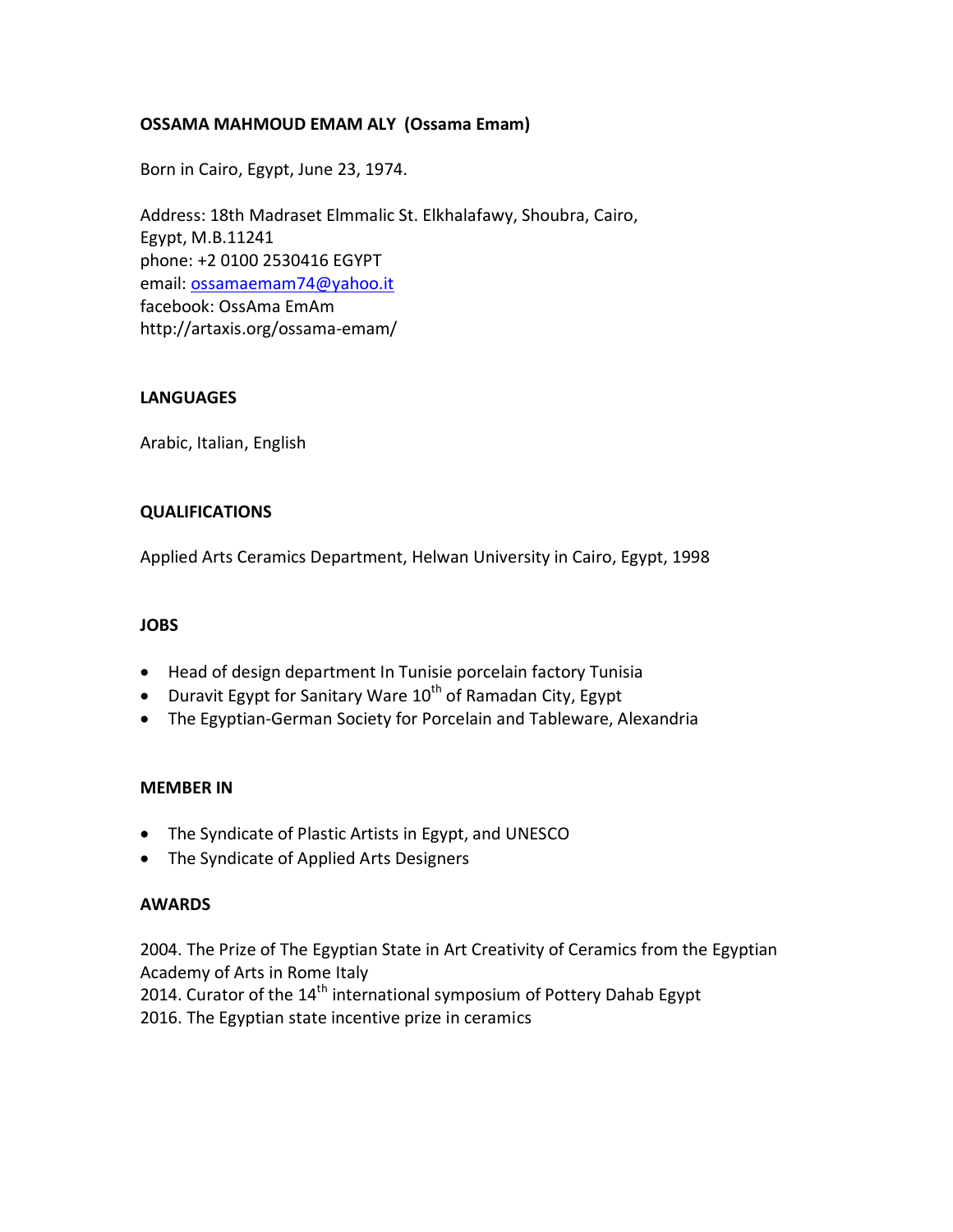## **EXHIBITIONS**

1996,1997. Helwan Univ. Exhibition 1996,1997. Talented Youth Exhibition 1996-2000. Ministry of Youth and Sport Competition From 1996 to 2007. Salon of Youth 1997 The Arab Youth Festival Alexandria Egypt 1998-2001. Lovers of Fine Art Association Exhibition  $38<sup>th</sup>$  to  $41<sup>st</sup>$  Vanguards 1998-2003. Port Said National Biennale, Egypt 1999, 2006.  $1^{st}$  & 7<sup>th</sup> Symposium of Pottery, Qina, Egypt 1999-2003. The Egyptian National Exhibition 1999-2004. The Annual Salon of Small Art Pieces 2000. The Folk Egyptian Pottery, The Supreme Council of Culture 2000. Folk Pottery Exhibition, Fostat Park 2000. 2000 The year of peace Gezira Art Centre 2001-2002. The  $2^{nd}$ , and the  $3^{rd}$  Nile Salon of Photography 2006. Salon of Alexandria 2006. Stars of The Day Exhibition in Horizon1 Gallery 2008, 2009, 2010, 2012. The general exhibition, the 2nd, 3rd  $4<sup>th</sup>$  festival of fine arts 2013. Salon de caire 2013.  $1<sup>st</sup>$  exhibition for ceramics and glass faculty of applied arts 2013. 2014  $35<sup>th</sup>$  36<sup>th</sup> general exhibition 2014. salon collection group exhibition, Cairo, Egypt 2015.  $37<sup>th</sup>$  general exhibition. Cairo, Egypt

# **INTERNATIONAL EXHIBITIONS**

- 1997. The House of Egyptian Art, Paris, France
- 1998-2002. Cairo International Biennale for Ceramics, Egypt
- 1998. 2<sup>nd</sup> Biennale Ritualia, Naples, Italy
- 1999. The Egyptian Youth Week, Qatar
- 2000. Folk Pottery Egyptian Academy of Arts, Rome, Italy
- 2003. A.R.G.A.M. Contemporary Art, Rome, Italy
- 2003. Cifalonia Peace Island, Greece
- 2004. Group exhibition for the members of the Prize of the Egyptian State, The Egyptian Academy of Arts, Rome, Italy
- 2006.2007.2008. 2010,Ceramica Della Rambala, Cordoba, Spain
- 2006. The 3<sup>rd</sup> Elit Tile International Triennial, Dominican Republic
- 2006. 37<sup>th</sup> Festa Della Campagna, Bologna, Italy
- 2006. Il Presepe ed i suoi personaggi in Castel Nuovo Nigra, Torino, Italy
- 2007. 4th World Ceramics Biennale Cebiko, Icheon, South Korea
- 2007. Placas de Artistas, Argentina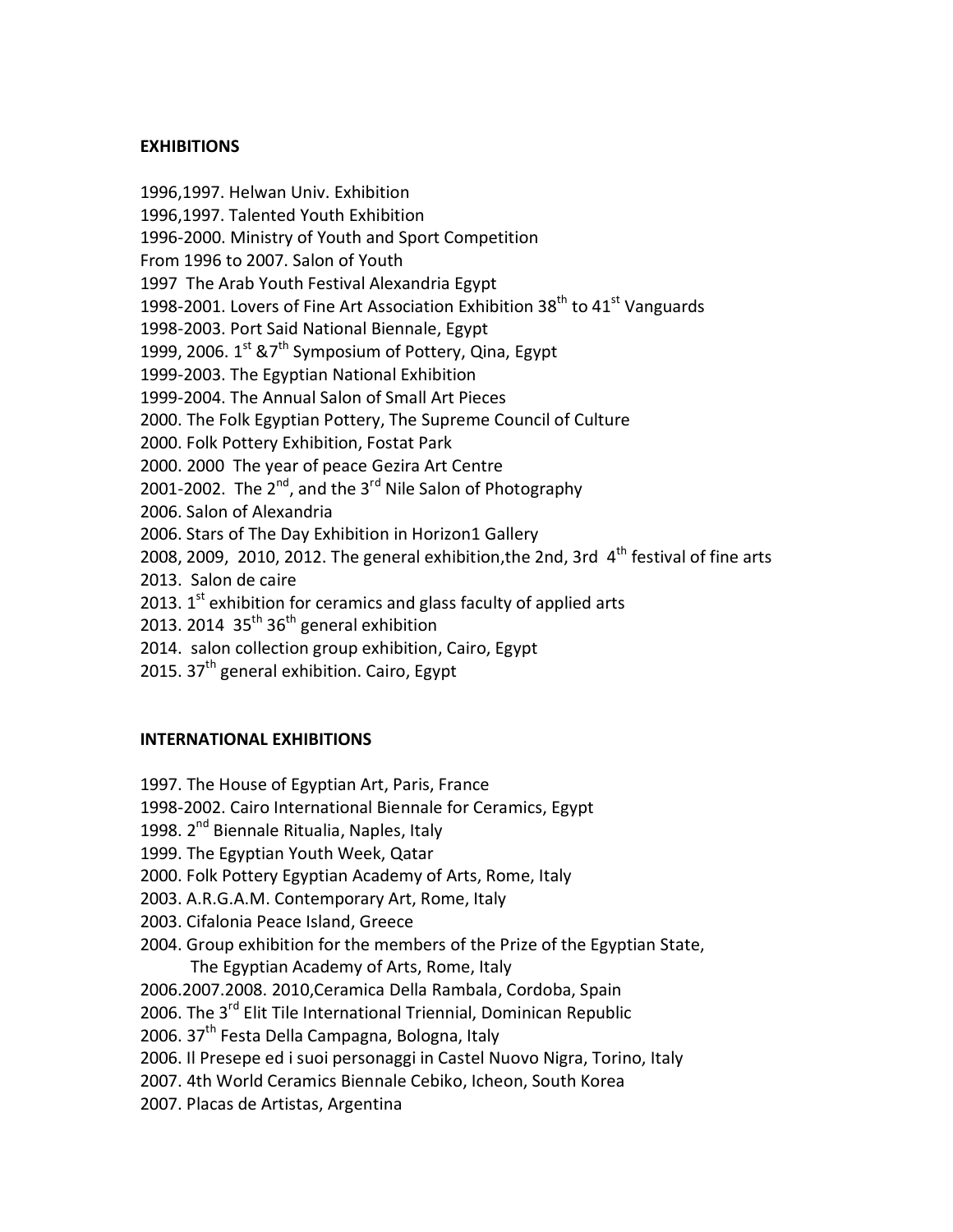2007. Ente Ceramica, Faenza, Italy

2007. 27 Concurs Internacional de Ceràmica l'Alcora, Spain

2007. Lilli Put Ceramics, Zagreb, Croatia

2007. IV Biennal de Ceramica Elvendrell, Spain

2007. VIII Biennal Internacional de Ceramica Manisis, Spain

2008. Placas de Artistas, Mexico

2009. Placas de Artistas, Argentina

2010. The 4th Elit Tile International Triennial, Dominican Republic

2011. XVI concurso de ceramica ciudad de Valladolid, Spain

2011. 16<sup>th</sup> biennale de cerveira , villa nova de cerveira, Portugal

2011. Concurs Internacional de Ceràmica l'Alcora, Spain

2011. Teapots Seapots international competition, Portugal

2011. Creabiz International conference ceramic, Denmark

2011. group exhibition in gallery Bobogi, formal program of bienal aveiro, Portugal

2011. the international ceramic & sanitary ware exhibition ICS, Egypt

2012. 1<sup>st</sup> Santorini Biennale, Greece

2012. the  $3^{rd}$  ceramics now magazine international exhibition, Romania

2012. group exhibition in Aljazeera art centre Cairo with the  $12<sup>th</sup>$  international ceramic symposium, Egypt

2013. the international exhibition for ceramics, Este, Italy

2013. group exhibition in elhanager art center cairo with the  $13<sup>th</sup>$  international ceramic symposium New Valley Egypt

2013. [Exposição Coletiva Internacional|"50 Artistas de Dentro e Fora"P](https://www.facebook.com/media/set/?set=a.641315959265020.1073741830.100001598659148&type=1)ortugal

2013. macsabal collection exhibition, Ankara,Turkey.

2014. group exhibition in elhanager art center Cairo with the  $14<sup>th</sup>$  international ceramic symposium Dahab, Egypt

2014. the  $1<sup>st</sup>$  carnaval of visual arts in the egyptian accademy of fine arts, Rome, Italy

2014. the group exhibition in museum of resend, Portugal

2015. Ceramic Words on the Silk Road exhibition,The Imperial Ancestral Temple of The Forbidden City, Beijing, China

2015. 2<sup>nd</sup> Cluj International Ceramics Biennale, Romania

2016. group exhibition gatewood gallery University of North Carolina, Greensboro, USA

# **WORK SHOPS**

1998. with Australian ceramist Vincent Mc Grath, Faculty of Applied Arts, Cairo, Egypt 1999. with Swiss ceramist Adrean Knosel, Faculty of Applied Arts, Cairo, Egypt 1999 & 2006. Symposium of Pottery, Qina, Egypt

2001. "Water" workshop with Swiss Photographer Bet Bresser & German Computer

Graphic Designer Viera Bichel, Goethe Institute, Cairo, Egypt

2003. Raku festival in Corte Della Miniera, with Italian Giovanni Cimatti

Emidio Galassi, Urbino, Italy

2003. 2<sup>nd</sup> Raku Symposium Cerbaia, Florence, Italy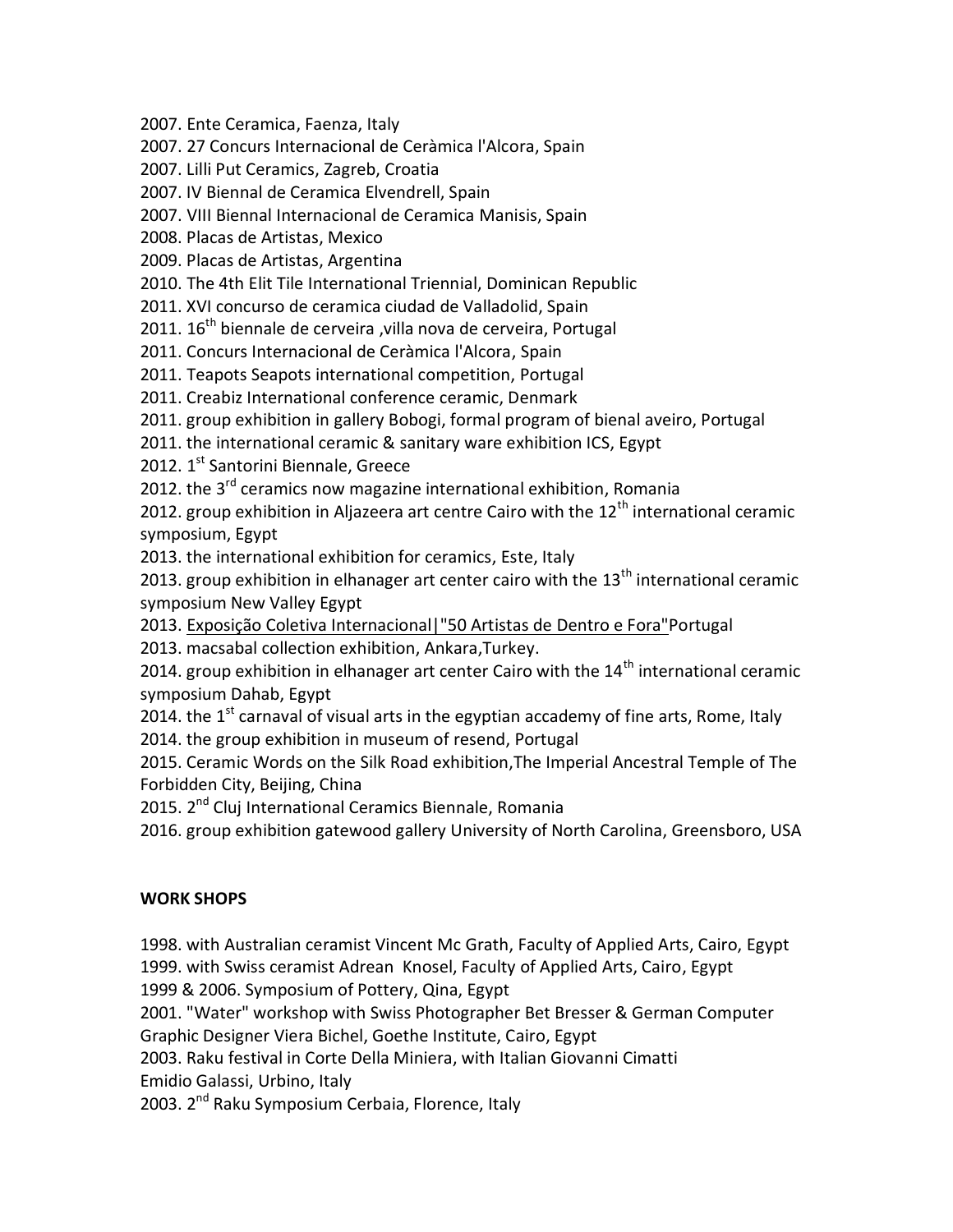2003. with Italian Andrea Sola in Pandora, Sorano, Grossetto, Italy 2003. with Italian Mara Funghi, Sovana, Grossetto, Italy 2003. with Italian Luca Leandri, Papiano, Perugia, Italy 2005. Workshop at Fostat Ceramic Center, Cairo, Egypt 2006.  $1<sup>st</sup>$  International Symposium of Ceramics Perdasdifogu Sardinia, Italy 2006. 5<sup>th</sup> International Symposium of Ceramics, Camaguey, Cuba 2007. 5th International Avanos Applied Ceramics, Avanos, Turkey 2008. artist in rsidencee hotel le MERIDIEN DAHAB SINAI EGYPT 2009. with the French designer Emeli Vast Tunisia 2009. with the Tunisian art students tunisie porcelain factory, Tunisia. 2010. the international Symposium of Pottery elfayyum, Egypt 2011. the International (Zibo) Woodfire Festival, China. 2012. Osan Macsabal Wood firing Symposium, South Korea 2013. the international Symposium of Pottery,the new valley, Egypt 2013. Piri Reis international workshop 2013. Macsabal Turkey, Hacettepe university, Ankara, Turkey 2014. the international Symposium of Pottery, Dahab, Egypt 2015. International Macsabal Woodfiring Festival ,Beijing, China

2016. 6<sup>th</sup> international ceramic symposium Sfax, Tunisia

2016. Artist in residence in University North Carolina Greensboro UNCG , USA

## **PRIZES**

1998. Jury prize  $4<sup>th</sup>$  Cairo International Biennale of Ceramics, Egypt

1998. The  $2^{nd}$  prize in ceramics, Port Said National Biennale, Egypt

1999. 1<sup>st</sup> Prize in Ministry of Youth and Sport Competition Egypt

2000. award of merit in Lovers of Fine Art Association Exhibition, Egypt

2000. Salon Prize in ceramics,  $12^{th}$  Salon of Youth , Cairo, Egypt

2001. Salon Prizes in Ceramics, & Computer Graphics,  $13<sup>th</sup>$  Salon of Youth, Cairo, Egypt

2002.  $1^{st}$  Prize in Ceramics  $14^{th}$  Salon of Youth, Cairo, Egypt

2004. State Prize in Art Creativity in Ceramics, The Egyptian Academy of Arts in Rome, Italy

2005.  $2^{nd}$  Prize in Ceramics,  $17^{th}$  Salon of Youth, Cairo, Egypt

2006. Atelier Alexandria prize in Photography, Alexandria Salon, Egypt

2006. honorable Prize, Ceramica Della Rambala, Cordoba, Spain

2006. 1<sup>st</sup> Prize in the "Il Presepe ed i suoi personaggi in Castel Nuovo Nigra, Torino, Italy

2007.  $1^{st}$  Prize in Ceramics  $18^{th}$  Salon of Youth, Cairo, Egypt

2007. The 2<sup>nd</sup> prize in Ente Ceramica concorso, Faenza, Italy

2007. diploma of honor prize in 4<sup>th</sup> World Ceramics Biennale Cebiko, South Korea

2011. 2<sup>nd</sup> prize in the international ceramic & sanitary ware exhibition ICS, Egypt

2012. Special Mention of Honor Ascoli Museum, Italy